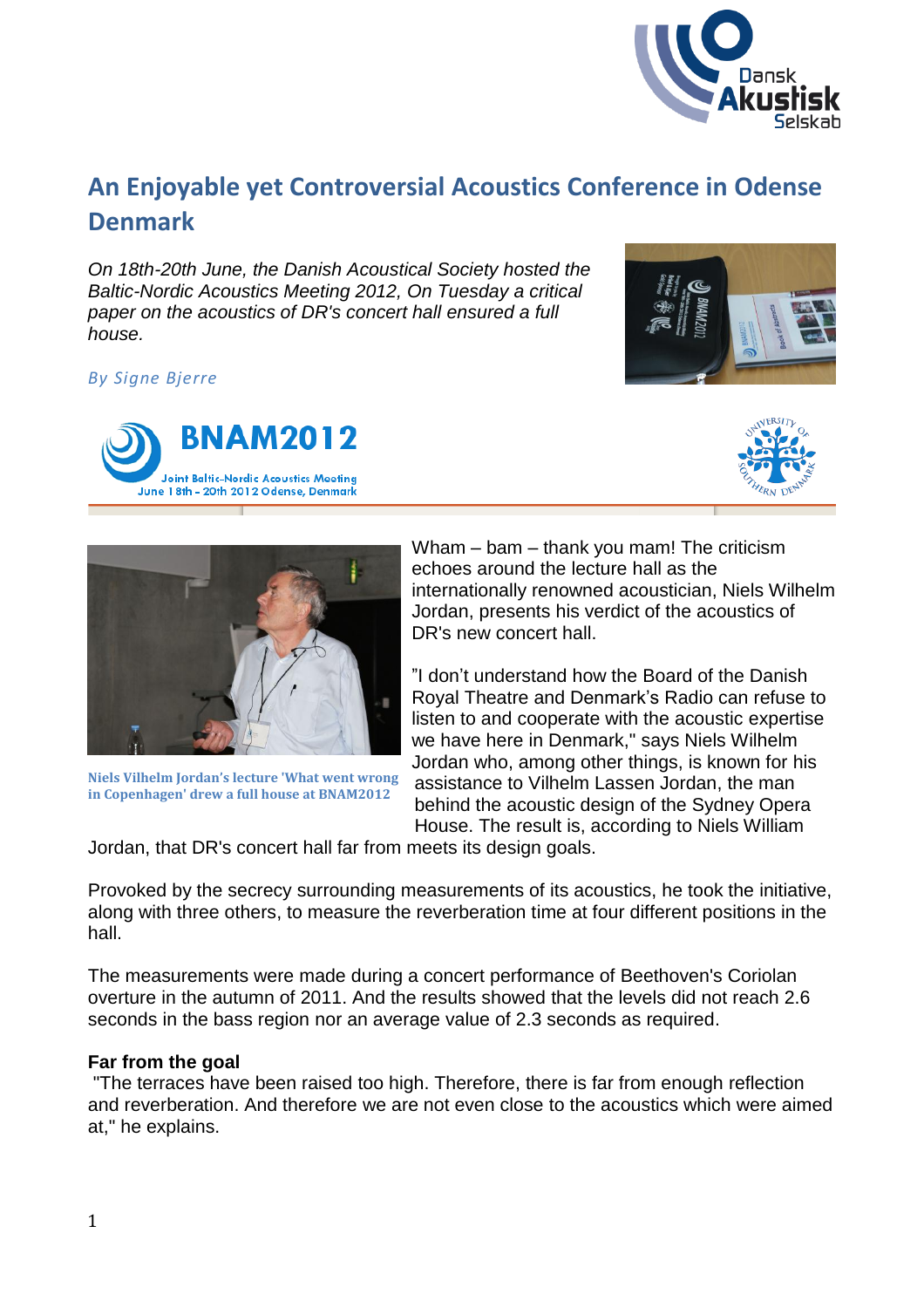

Niels William Jordan also identified major problems with the acoustics in the Danish National Opera which forces singers and the orchestra to use electronic aids to hear themselves and to communicate with each other.

But his indignation is rooted primarily in the lack of openness that has been maintained in relation to public.

"As tax payers we have all helped to finance these new cultural centers. Therefore, it is beyond contempt that there have been no published measurements of reverberation time, so we can openly discuss what works and what does not, and what could possibly rectify the situation."

#### **Lively debate**

Researchers in acoustics and representatives from consulting firms in Scandinavia, UK and the Baltic countries found their way to the Baltic-Nordic Acoustics Meeting 2012, this year organized by the Danish Acoustical Society and held at the University of Southern Denmark in Odense.

#### **BNAM2012**

**Date:** 18th-20th June 2012 **Place:** University of Southern Denmark, Odense, Denmark **Hosts:** Danish Acoustical Society and University of Southern Denmark **Responsible:** Nordic Acoustic Association (NAA) **Participants:** 120 from Denmark, Norway, Sweden, Finland, Iceland, Estonia and other countries such as UK, Spain, France, Germany **Sponsors:** 4 **Exhibitors:** 10 **Keynotes:** 5 **Papers:** 76 [www.bnam2012.com](http://www.bnam2012.com/)



**Participants at the Baltic-Nordic Acoustics Meeting 2012 in deep concentration listening to one of the many lectures to be held at the University of Southern Denmark**



**Networking and eating among this year's participants – both with great appetite**

The 120 participants could, during the three days the Congress lasted, freely zig-zag between the two lecture rooms where there are presentations on everything from environmental noise through electroacoustics to building and room acoustics. And judging by the many who turned up to hear Niels Wilhelm Jordan, was great interest in concert hall acoustics, and many shared his criticism of those responsible for the new concert halls.

"I think the criticism is highly relevant. It has been seen many times before that consultants do not discuss and talk about the errors made. But what is it that developers are so afraid of? When billions have been spent building a concert hall, it must be in everyone's interest to bring things to light," a Finnish participant in the audience commented.

# **A Happy Man**

The discussion continued over lunch, where the main man behind the conference, Professor Peter Møller Juhl enjoyed a much needed break. He has in recent months spent about 300 hours preparing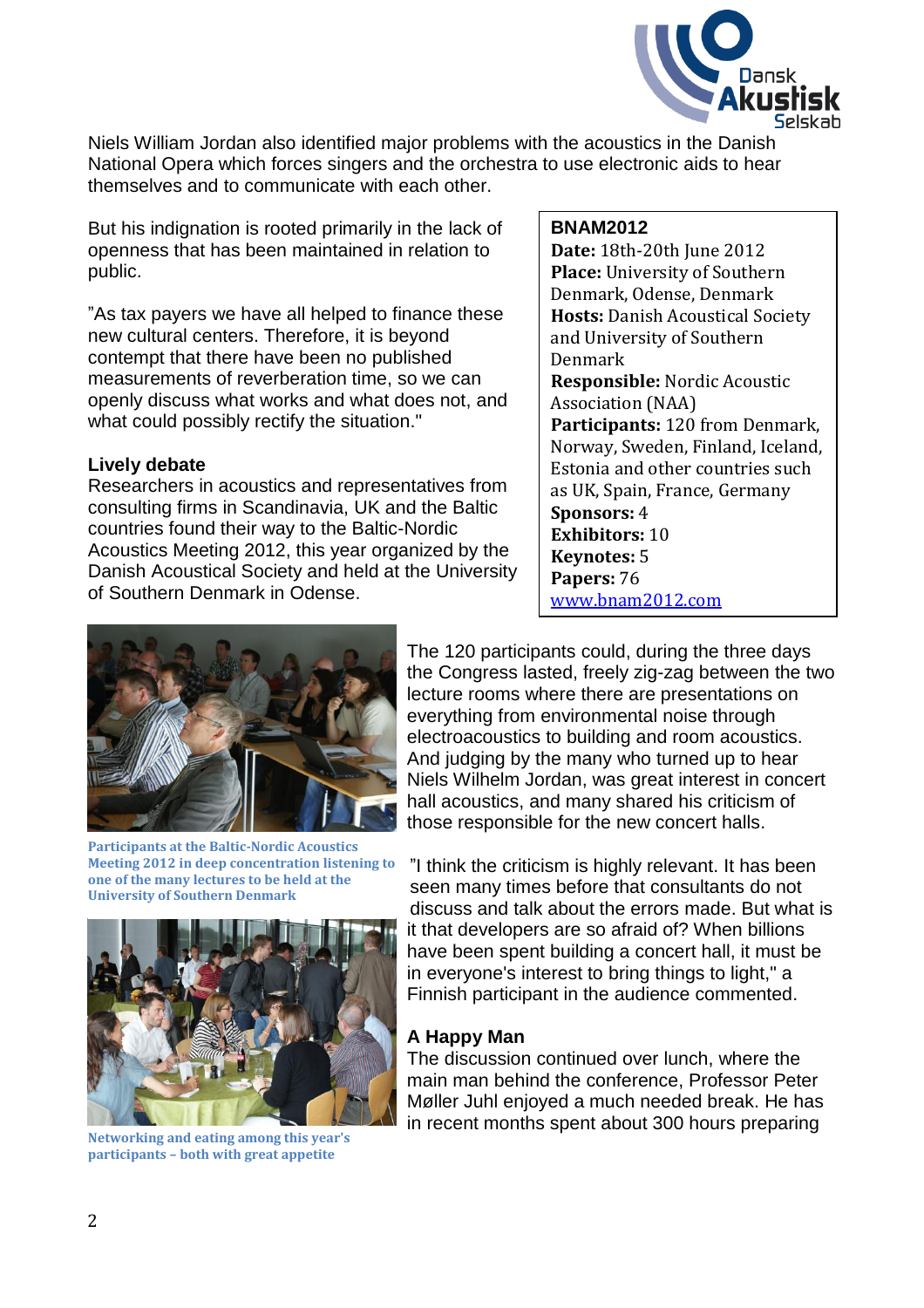

for the conference, and he welcomed the first morning's presenters and the good atmosphere.

"So far things have gone really, really well. We are on schedule and the papers live up to expectation. I was a happy man when I went to bed yesterday," said Peter Møller Juhl.



**A participant writes careful notes during a lecture**

He has personally been looking forward to hearing both Niels Wilhelm Jordan, one of that day's earlier presenters, and Anders Christian Gade, who has been associated as an advisor to the client in connection with the construction of DR's concert hall, and who is one of the world's most renowned scientists in concert hall acoustics.

"To me it seems quite wrong that you have concert halls that are publicly funded, and then are not public about results. I think most acousticians here feel the same way. The responsibility for this lack

of openness rests with the customer. It is the customer who decides whether the consultant may speak in public. That's life. It's just a little easier to accept when it is a private customer, rather than when it is a public customer," said Peter Møller Juhl, who himself is an expert in acoustics, and among the main forces in the education of acoustic engineers at the University of Southern Denmark.

He is supplemented by Anders Christian Gade, who believes that we should rejoice that DR concert hall is a success, being used a lot for a wider range of events than had been imagined in advance. At the same time, however, he understands the frustration among his peers:

"We know each other really well and usually have a very open relationship with each other. Therefore, there is a great reluctance to accept poor acoustics and the secrecy around it," he says.

# **Hoping for good tips**

It has been ten years since Denmark last hosted BNAM, and 26-year-old Sorrel Hoale, who came all the way from York in UK, is greatly satisfied with the program and the Danish organizers. "This is the first time I have participated, and so far it has lived up to my expectations. It's nice to be here, people are friendly and the presentations are interesting, "says Sorrel Hoale and highlights Anders Christian Gade's paper as one of the most interesting.

On the other hand, she is surprised at how small Odense is. "I had expected that the city was much larger. But it's nice here," she smiles.



**Norwegian Arild Brekke held Tuesday lecture, 'The Norwegian high speed rail study'**